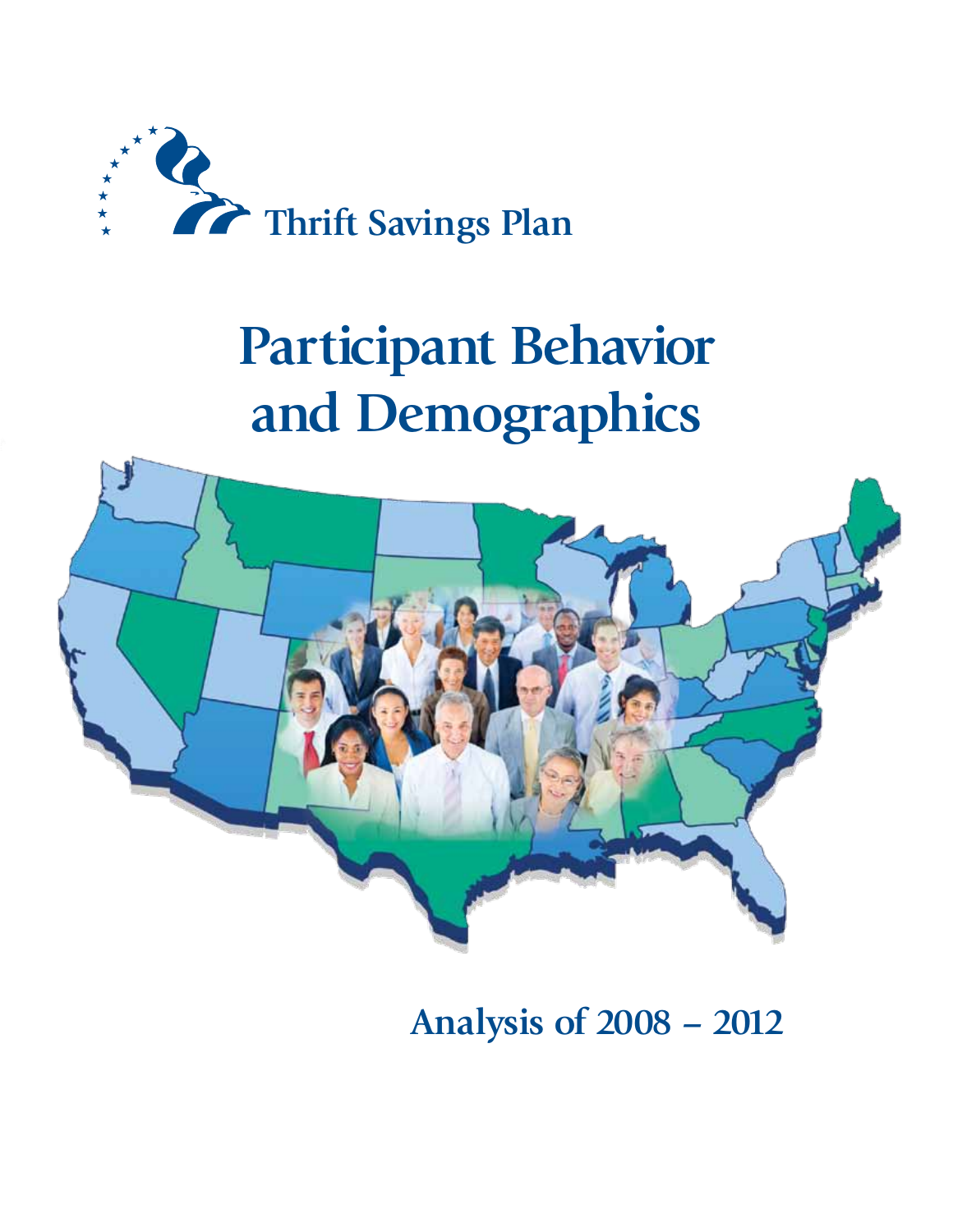#### **Introduction**

This analysis of Thrift Savings Plan (TSP) participant demographics prepared by the Federal Retirement Thrift Investment Board is based on participant data enhanced with information from the Office of Personnel Management (OPM) database of Executive Branch and Postal Service employees. The analysis of calendar year 2012 data is similar to analysis of data conducted in previous years. The last report was issued in 2007 and covered plan years 2000 through 2005.

Unlike previous reports, the 2012 analysis will focus solely on participants in FERS, the Federal Employee Retirement System, as the participant population in the Civil Service Retirement System is a very small and declining segment of the TSP. Information from this analysis provides insight on demographics, investment behaviors, and how plan design changes may influence participation and contribution behaviors. Finally, this analysis helps us identify trends with the participant usage of benefit options.

### **Background**

The Federal Retirement Thrift Investment Board is an independent Federal agency that was established to administer the Thrift Savings Plan (TSP) under the Federal Employees' Retirement System Act of 1986 (See 5 U.S.C. §§ 8351; 8401 et seq.). Similar to the type of savings and tax benefits that many private corporations offer their employees under I.R.C. §401(k) plans, the TSP provides Federal civilian employees and members of the uniformed services the opportunity to save for additional retirement security. The Agency's mission is to act solely in the interest of its participants and beneficiaries.

TSP participants can invest their employee and employer contributions in the following core funds:

- Government Securities Investment Fund (G Fund)
- Fixed Income Index Investment Fund (F Fund)
- Common Stock Index Investment Fund (C Fund)
- Small Cap Stock Index Investment Fund (S Fund)
- International Stock Index Investment Fund (I Fund)

In addition to these indexed core funds, participants may also invest in five Lifecycle Funds (L Funds). The L Funds are custom target-date funds invested exclusively in the G, F, C, S, and I Funds.

During this report period, the TSP underwent three major plan design changes: the implementation of immediate contributions occurred in June 2009, automatic enrollment began in August 2010, and the acceptance of Roth contributions commenced in May 2012. The first two plan design changes will be discussed later in this analysis. However, the report will not delve into participant behaviors associated with Roth contributions as there was not sufficient experience with Roth during this report period. Later versions of this report will include an examination of participant behaviors related to Roth contributions.

### Data Collection and Methodology

This report is based on data extracted from the TSP recordkeeping system, which was enhanced with information from the Office of Personnel Management (OPM). In each year covered by this report, the TSP provided extract data on the accounts of all TSP participants identified as active civilian Federal employees. OPM enhanced the data by comparing it to their database of Executive Branch and Postal Service employees and added data on participants' annual salary, length of Federal service, and employment (full-time vs. parttime) status.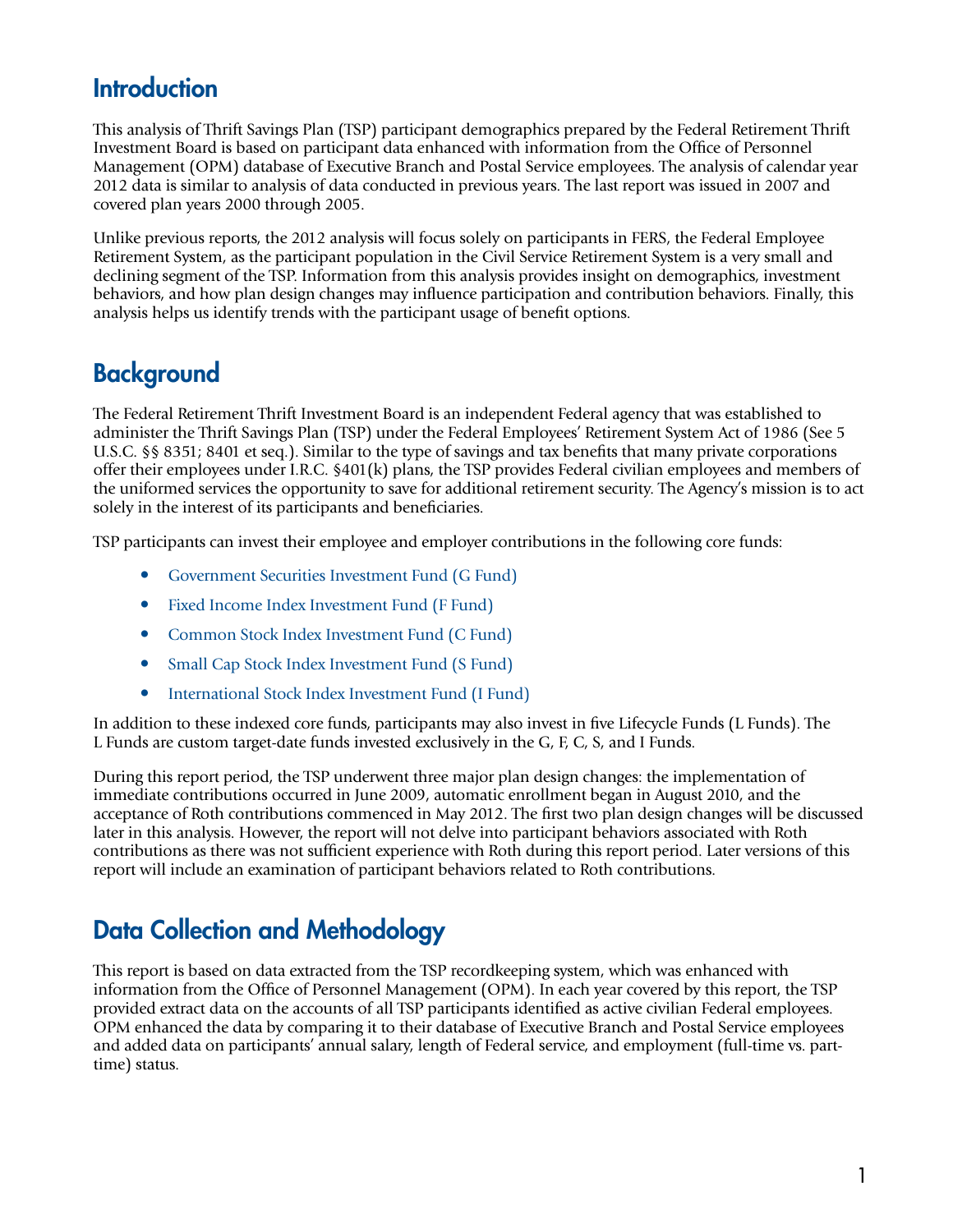Not all records for participants on the TSP extract can be matched with OPM data. In 2012, a total of nearly 2.7 million participants were identified by the TSP, and OPM returned data on approximately 2.3 million employees. A similar ratio of total records extracted to records matched was seen in other years covered by this report. The inability to match some TSP records to OPM data occurs when OPM or TSP data are incomplete. Additionally, since OPM does not collect data on employees of the Legislative and Judicial Branches, OPM is not able to match against those records. Finally, approximately 102,000 part-time or intermittent employees are identified in the data; however, they are excluded from the analysis because their hourly work schedule (and therefore their actual compensation) is not known. While the TSP maintains records for a large number of retired or otherwise separated participants, such participants are not active and are therefore not considered within the context of this report.

In this report, salaries are shown in quintiles. The first quintile represents the 20% of all records showing the lowest annual salary; the fifth quintile represents the 20% of records showing the highest paid participants. Data, with respect to the dollar-denominated salary ranges for the quintiles in each year, can be found in the Appendix.

In summary, the analysis provided in this report is subject to the following limitations:

- The exclusion of TSP accounts for employees of the Legislative and Judicial Branches may modestly distort the findings;
- The exclusion of TSP accounts that cannot be matched with OPM data may modestly distort the findings;
- The exclusion of TSP accounts for part-time and intermittent workers is likely to have a more meaningful impact on the findings. Since this group is likely to participate and contribute at lower rates than full-time employees, the findings may marginally overestimate the rates of participation and deferral of the total TSP participant base; and
- Employees' actual deferral rates are not included in the TSP or OPM databases. Therefore, an approximation of annualized deferral rate is calculated by comparing the total employee contributions to the annual salary rate for each calendar year.

## **Analysis**

The following sections of this report examine the behaviors of FERS participants across a five-year timeframe ending December 31, 2012, and through the lens of three demographic filters: age, tenure, and salary. The exhibits and narratives display the relationships between these demographic factors and these participant behaviors: participation and automatic enrollment; contribution deferral rates; investment allocation and activity; and loan and hardship withdrawal usage.

#### Plan Participation

FERS participation was at a five-year high of 88.6% by the end of 2012. Figure 1 highlights three factors that influenced FERS participation rates during the five-year period of this report. In 2009, the participation rate experienced a decline of nearly 3% to 84.7% as rates dipped in conjunction with the economic downturn in 2008.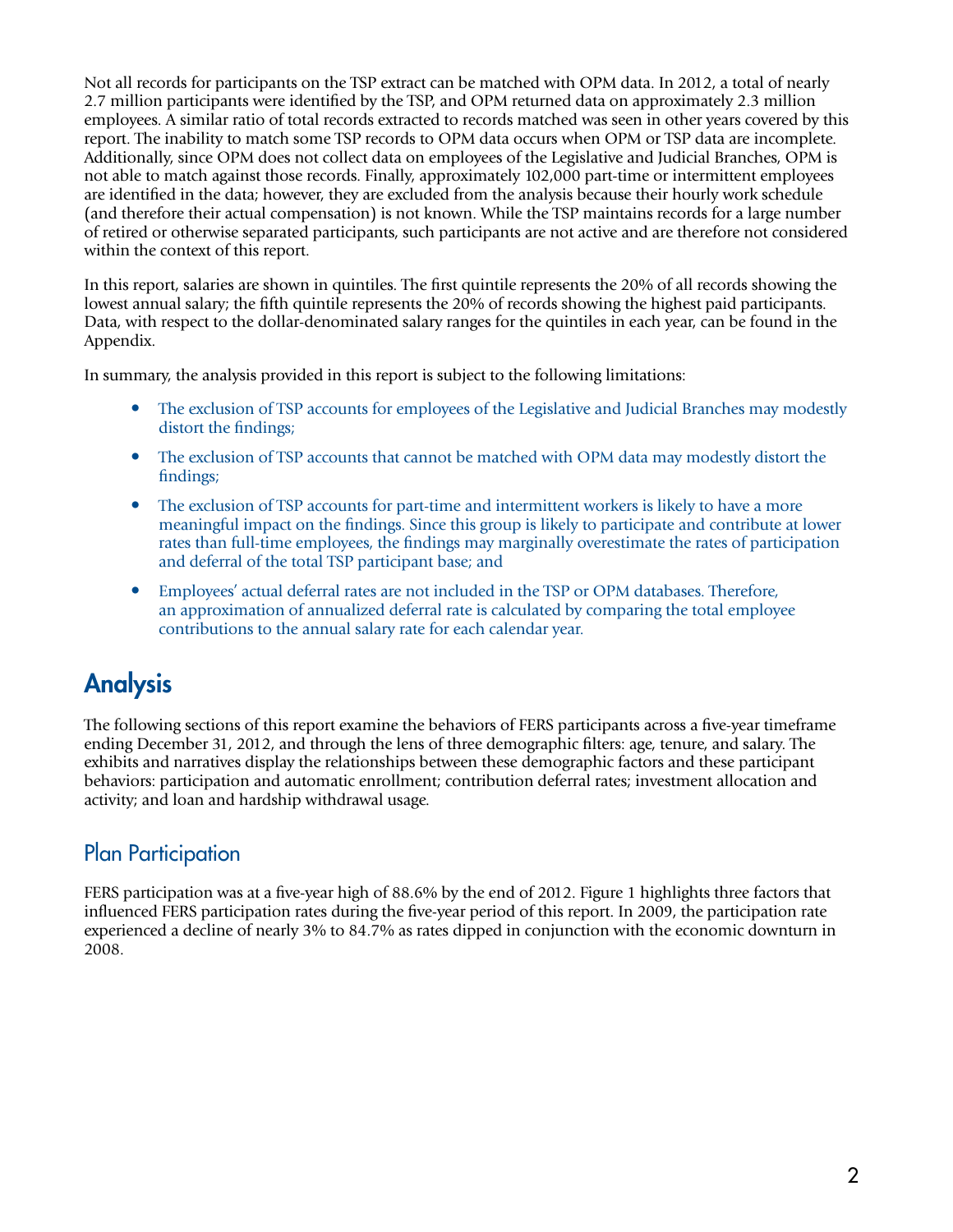

Another factor contributing to the participation decline was the implementation of immediate contributions in June 2009. Prior to 2009, new employees had to wait a period of six to twelve months before becoming eligible to receive agency 1% automatic and matching contributions. In June 2009, employees became eligible to receive these contributions immediately upon hire. As a result, this change increased the denominator (the number of employees who were eligible to participate in the TSP) but did not have a similar impact on the numerator — the number of individuals deferring into the Plan.

However, the decline in participation was mostly reversed with an almost 2% gain in overall participation in 2010 — the same year that automatic enrollment was instituted. Automatic enrollment provides that new employees automatically have 3% of their salary deferred into the G Fund unless there is an active election not to participate in the Plan. Automatic enrollment has meant that not only do participants immediately receive the Agency 1% contribution, but they also start deferrals and receive matching contributions immediately upon hire. Along with strengthening in the market, automatic enrollment has been a contributor to the rebound in participation rates.

When examining participation by tenure bands, the impact of immediate contributions and automatic enrollment become even more evident. The economic downturn translated to a participation dip among all tenure bands in 2009. However, the decline among those with less than two years of tenure was nearly 12% as compared to the 1%–3% drop among the other tenure bands (see Figure 2 below).

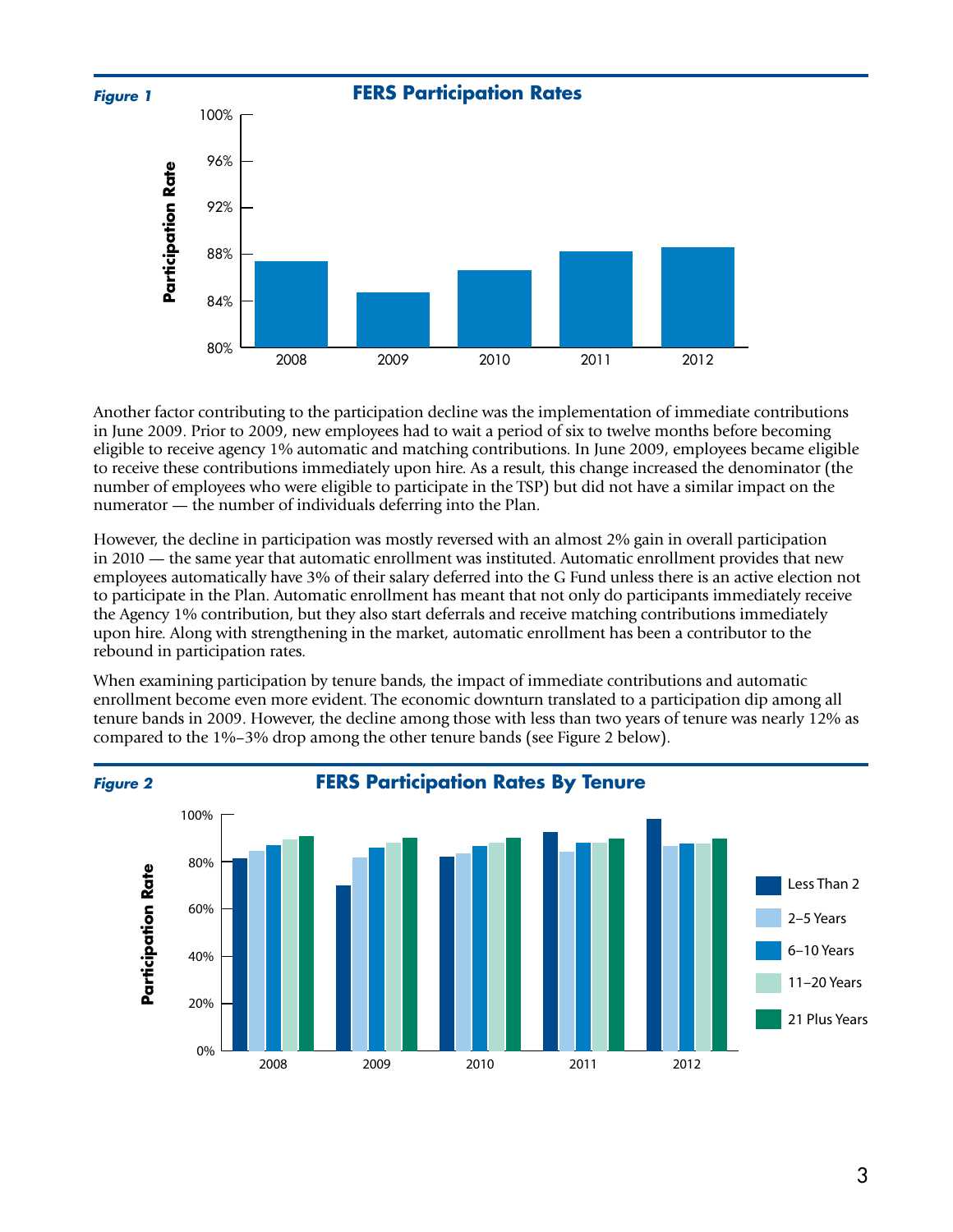Historically, participation has been lowest among the newest employees — those with two or less years of employment — with rates of participation gradually increased as the length of tenure increased. However, with the introduction of automatic enrollment in August 2010, this trend has strongly shifted and now the shortesttenured employees have the highest participation rates. As shown in Figure 2, participation among the shortesttenured was the lowest at 81.5% in 2008 while the longest-tenured participated at a rate of 90.8%. By 2012, those with less than two-years of tenure participated at a rate of 97.9% — the highest rate of participation among all tenure bands.

It appears that automatic enrollment may have had a similar but not as strong an impact on the youngest and lowest-paid participants as it did on the shortest-tenured participants. In 2008, the participation rate for the under age 29 cohort was the lowest among all age cohorts at 84.3%, while the age 60–69 cohort had the highest participation at 89.8%. By 2012, the youngest cohort had surpassed all other age cohorts and had the highest rate of participation at 90.6%. Between 2008 and 2010, participation rates among the lowestpaid quintile trailed that of the highest paid by approximately 20%. By 2012, the difference between the two quintiles was reduced to less than 15% (see Table 1 below).

#### **Table 1**

|                                   |                | <b>Annual FERS Participation Rates by Age,</b><br><b>Tenure, and Salary Quintile</b> |                |                |                |
|-----------------------------------|----------------|--------------------------------------------------------------------------------------|----------------|----------------|----------------|
|                                   |                |                                                                                      |                |                |                |
|                                   | 2008           | 2009                                                                                 | 2010           | 2011           | 2012           |
| <b>Age</b>                        |                |                                                                                      |                |                |                |
| $= 29$<br>$30 - 39$               | 84.3%<br>86.4% | 78.0%<br>83.3%                                                                       | 83.9%<br>85.7% | 89.1%<br>88.2% | 90.6%<br>89.0% |
| $40 - 49$<br>50-59                | 87.5%<br>88.8% | 84.9%<br>87.1%                                                                       | 86.1%<br>88.0% | 87.1%<br>88.5% | 87.3%<br>88.5% |
| 60-69<br>$70+$                    | 89.8%<br>87.6% | 88.4%<br>86.6%                                                                       | 89.0%<br>87.1% | 89.1%<br>87.3% | 89.0%<br>87.4% |
| <b>Tenure</b>                     |                |                                                                                      |                |                |                |
| Less than 2 years<br>$2-5$ years  | 81.5%<br>84.5% | 70.0%<br>81.9%                                                                       | 82.1%<br>83.3% | 92.6%<br>84.2% | 97.9%<br>86.5% |
| 6-10 years                        | 86.9%          | 85.9%                                                                                | 86.8%          | 88.0%          | 87.8%          |
| $11-20$ years<br>$21 + years$     | 89.3%<br>90.8% | 88.1%<br>90.0%                                                                       | 88.0%<br>89.9% | 88.2%<br>89.7% | 87.8%<br>89.6% |
| <b>Salary Quintile</b>            |                |                                                                                      |                |                |                |
| Q1 Lowest Paid<br>Q2 Lower Paid   | 77.0%<br>84.4% | 71.1%<br>82.3%                                                                       | 76.2%<br>83.4% | 80.6%<br>83.8% | 81.0%<br>83.4% |
| Q3 Mid-Range                      | 88.4%          | 86.5%                                                                                | 87.3%          | 88.3%          | 89.0%          |
| Q4 Higher Paid<br>Q5 Highest Paid | 92.2%<br>95.9% | 89.9%<br>94.4%                                                                       | 91.3%<br>95.1% | 92.4%<br>95.4% | 92.8%<br>95.6% |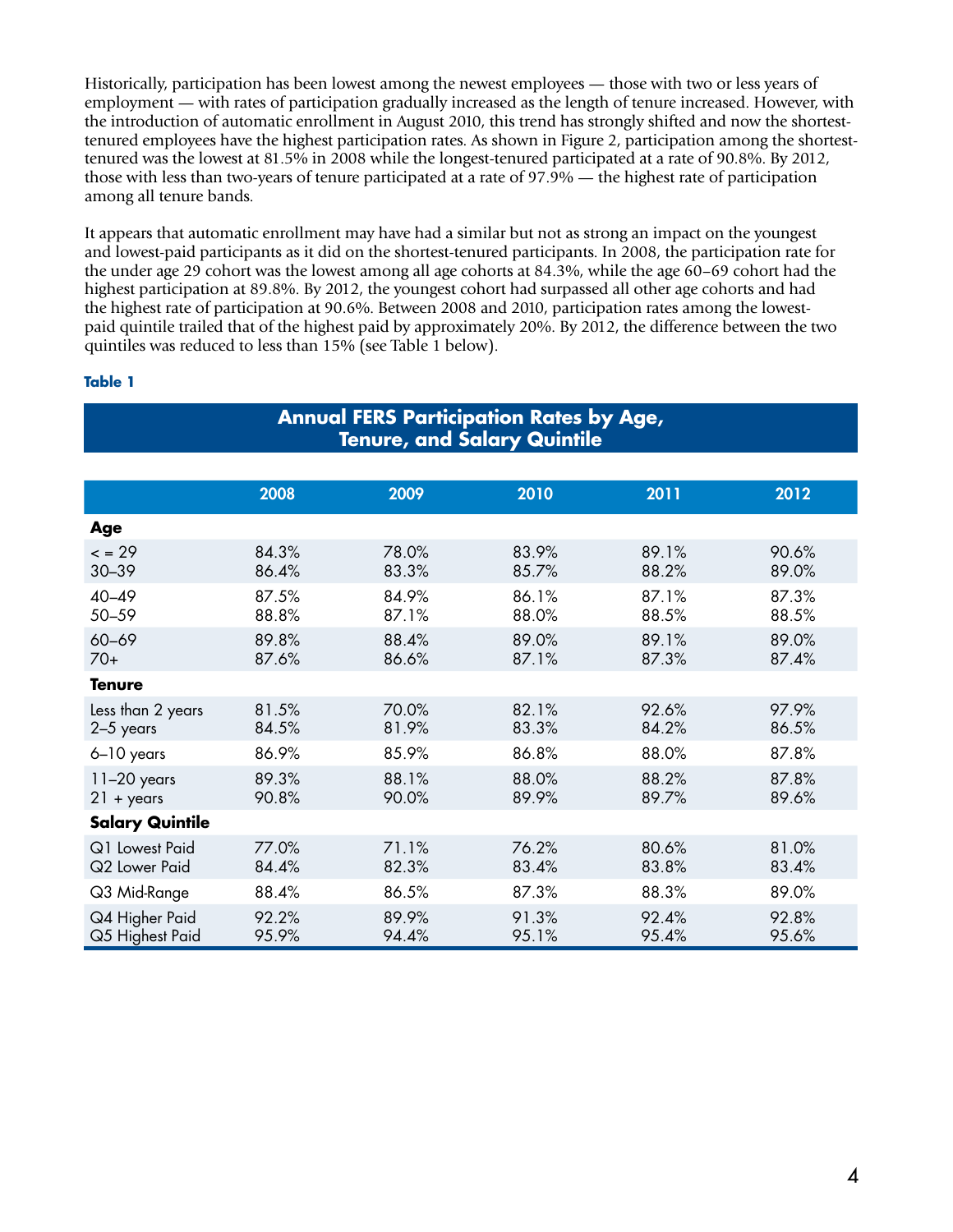While automatic enrollment has significantly increased participation among the newly hired, it has not, thus far, resulted in a significant increase in the number of participants who remain "unengaged" or otherwise make no investment/deferral election. The vast majority of auto-enrolled participants are remaining in the Plan and of this population, 68% are actively making deferral changes, while another portion are showing signs of life with other activity, such as interfund transfers. However, as shown in Figure 3, those who remain in the autoenrolled status (no deferral change or investment activity) are mostly in the lowest salary quintiles.





#### Contribution Deferral Rates

The FERS contribution deferral rate rose to 8.5% in 2012 after experiencing a downward trend in 2009 and 2010 as shown in Figure 4. While the decline may be attributed to the economic downturn, at least a portion is likely the result of auto-enrolled participants remaining at the default deferral rate of 3%. While the deferral rate has not returned to 2008 levels, it has been strengthening since the 2010 low point.

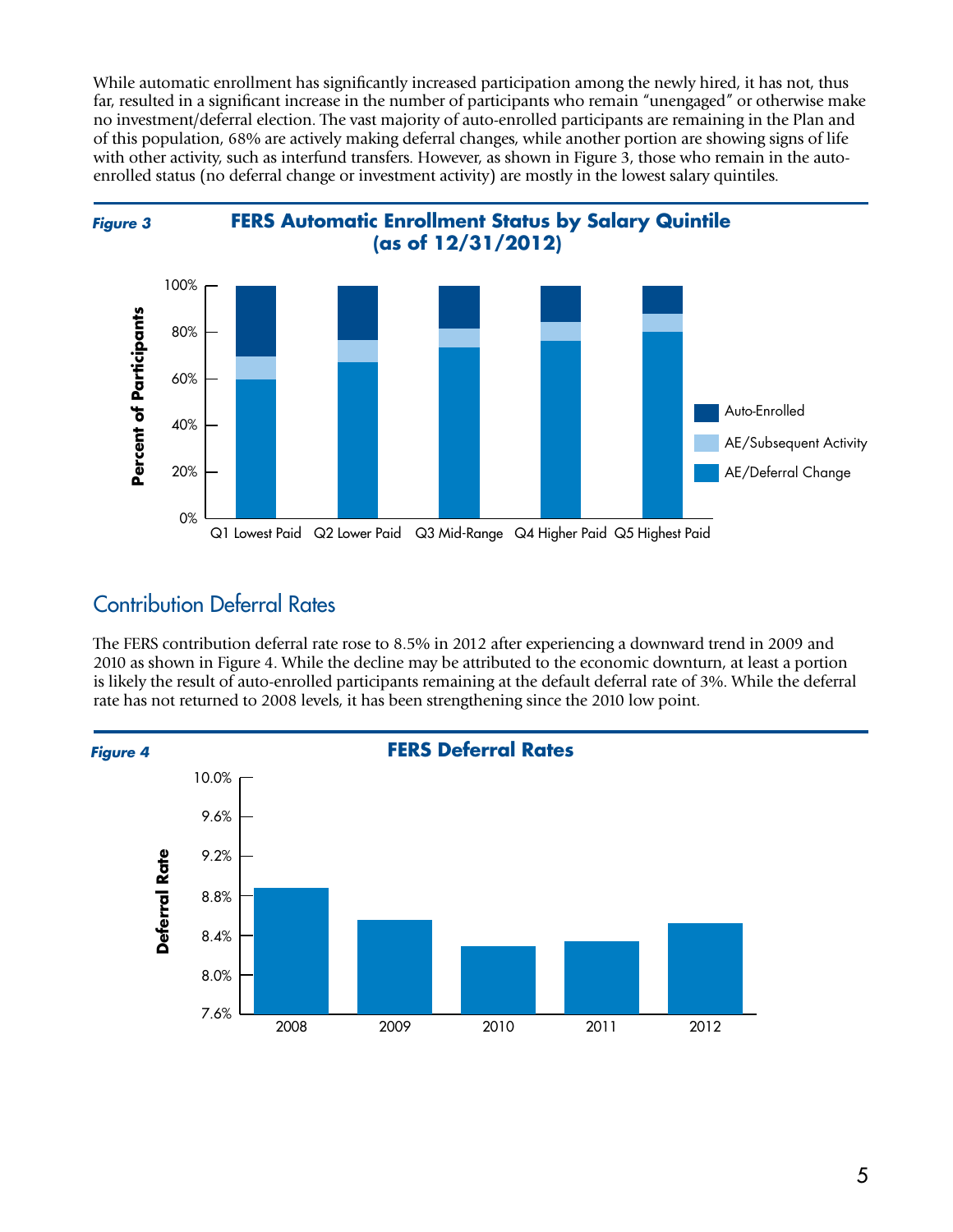Figure 5 illustrates the power of plan design on participant behavior. FERS participants receive dollar-for-dollar matching contributions on the first 3% of pay and 50 cents on the dollar on the next 2%. The full match is achieved with a 5% contribution. Consequently, deferral rates aggregate in the 5–6% range, with 31.5% of TSP contributors being in this range in 2012. Of significant note, 22% of participants are not receiving the full matching contribution as they are contributing less than 5%.



As expected, the lowest-paid participants are deferring the least — approximately 4% less than the highest paid. However, Table 2 below also shows that deferral rates for the two lowest-paid quintiles have demonstrated some strengthening in the last two years. These are the only two salary quintiles that are at or above their 2008 deferral rates. Also as expected, the youngest and shortest-tenured participants have the lowest deferral rates. Yet, both of these participant cohorts have rates above their 2008 deferral rates unlike the other age and tenure cohorts. The 2012 deferral rate of 5.2% for participants with less than two years of tenure is nearly one percent above the 2008 rate and marks that for the first time in five years, the average participant in the 2 year of less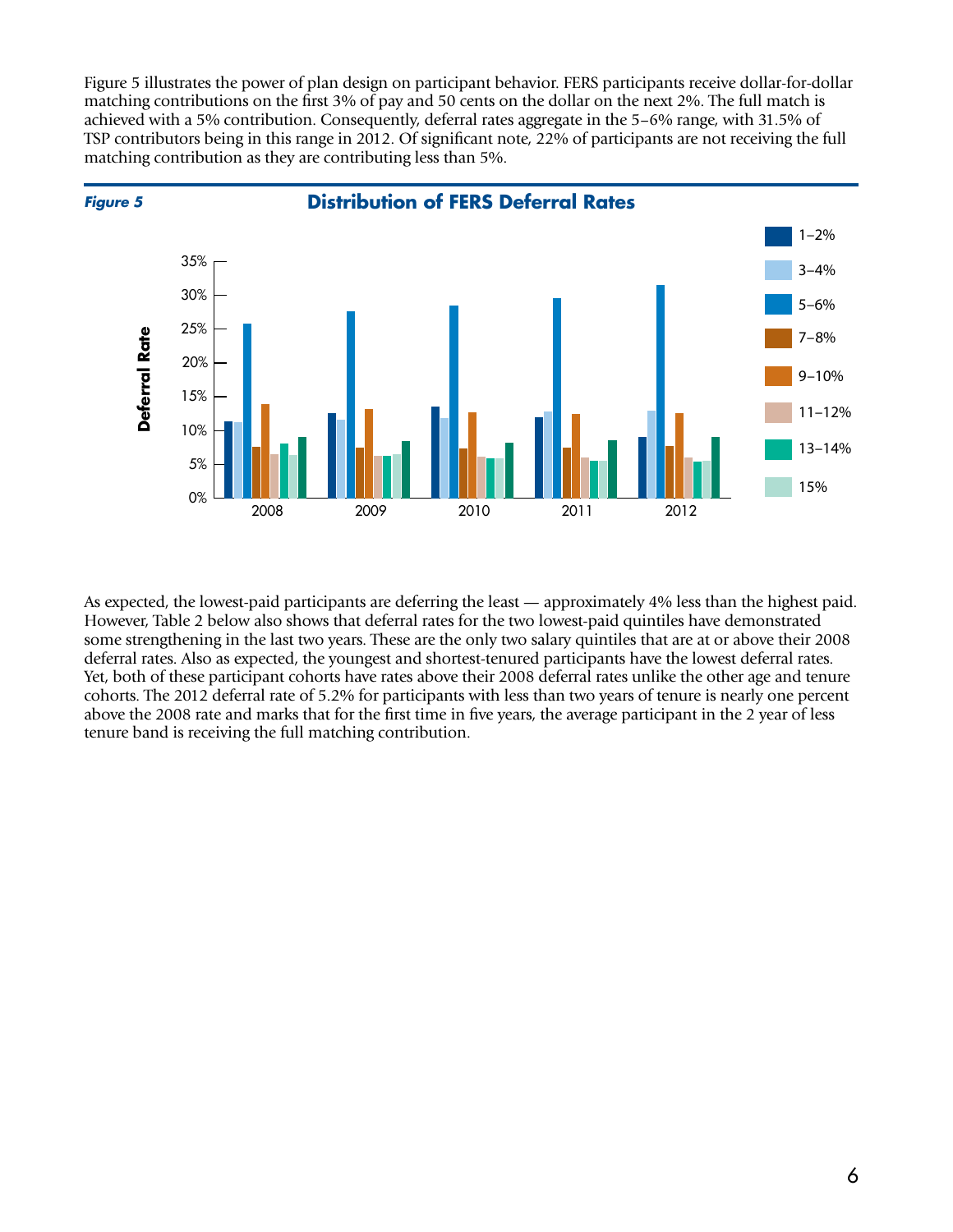#### **Annual FERS Deferral Rates by Age, Tenure, and Salary Quintile**

|                        | 2008  | 2009  | 2010  | 2011  | 2012  |
|------------------------|-------|-------|-------|-------|-------|
| Age                    |       |       |       |       |       |
| $= 29$                 | 5.2%  | 4.9%  | 4.7%  | 5.0%  | 5.6%  |
| $30 - 39$              | 6.8%  | 6.4%  | 6.1%  | 6.2%  | 6.4%  |
| $40 - 49$              | 8.1%  | 7.7%  | 7.4%  | 7.4%  | 7.5%  |
| 50-59                  | 9.8%  | 9.4%  | 9.1%  | 9.2%  | 9.2%  |
| 60-69                  | 11.1% | 10.8% | 10.5% | 10.5% | 10.5% |
| $70+$                  | 12.3% | 12.2% | 11.9% | 11.8% | 11.9% |
| <b>Tenure</b>          |       |       |       |       |       |
| Less than 2 years      | 4.3%  | 4.2%  | 3.9%  | 4.2%  | 5.2%  |
| $2-5$ years            | 7.2%  | 6.7%  | 6.4%  | 6.6%  | 6.5%  |
| 6-10 years             | 8.3%  | 8.0%  | 7.8%  | 7.9%  | 7.8%  |
| $11-20$ years          | 9.1%  | 8.8%  | 8.6%  | 8.8%  | 8.7%  |
| $21 + years$           | 9.7%  | 9.5%  | 9.4%  | 9.4%  | 9.4%  |
| <b>Salary Quintile</b> |       |       |       |       |       |
| Q1 Lowest Paid         | 5.7%  | 5.4%  | 5.1%  | 5.2%  | 5.8%  |
| Q2 Lower Paid          | 7.7%  | 7.3%  | 7.3%  | 7.5%  | 7.7%  |
| Q3 Mid-Range           | 8.3%  | 7.9%  | 7.6%  | 7.5%  | 7.6%  |
| Q4 Higher Paid         | 9.3%  | 8.7%  | 8.4%  | 8.7%  | 8.9%  |
| Q5 Highest Paid        | 10.2% | 9.9%  | 9.7%  | 9.7%  | 9.9%  |

#### Investment Allocation and Inactivity

In viewing Figure 6, we note that allocations to the G Fund appropriately increase as the age of the TSP's population increases. This behavior is consistent with the expectation that participants shift their investment allocation towards the relative safety of income producing assets as they approach retirement age. The noteworthy exception to this observation is in the grouping of participants aged 29 and under. In this age cohort, we note that participants invest a disproportionate percentage (48%) of their accounts in the G Fund.



**FERS Investment Allocation By Age (as of 12/31/2012)**

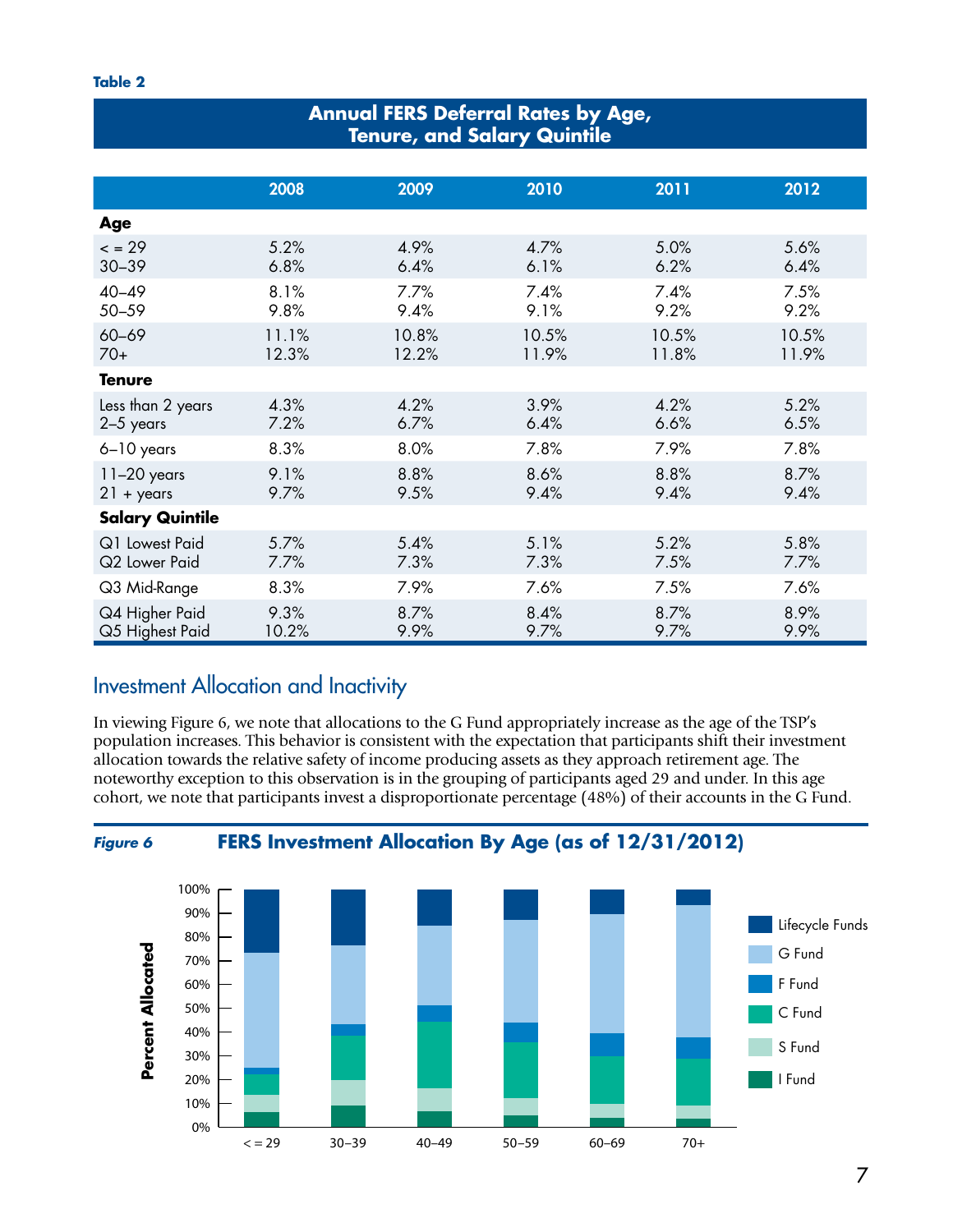We note that the shortest-tenured participants, those with less than two years of tenure, have the highest allocation to the G Fund, nearly 61%. Although we previously noted the majority of automatically enrolled participants changed their contribution deferral rate, this high concentration in the G Fund among this tenure cohort suggests that these participants are not shifting their investments away from the default allocation, the G Fund. Further, the lowest-paid participants have approximately 60% allocated to the G fund as compared to the highest paid who allocated 33% to the G Fund.

Of the participants utilizing the Lifecycle (L) Funds, the allocation is largely as we would hope. Those in the age 29 and under cohort were appropriately taking advantage of the L 2040 Fund. Participants who would likely retire between 2025 and 2035 (the 40–49 age group) were in L 2030 and L 2040. Participants aged 50–59 were solidly investing in the L 2020 Fund. The age 60–69 cohort was aggregated in the Income and L 2020 Fund, while those 70 and over were mostly in the L Income Fund (see Figure 7).



We also want to note that L Fund usage is highest among the 2–5 years tenure cohort (24%) and the 6–10 years group (21%). The majority of the participants in these two cohorts began Federal service after the implementation of the L Funds in 2005. Usage of the L Funds drops off somewhat with the less than two years cohort (18%), where the impact of auto-enrollment and inertia are likely being felt.

Table 3 on the next page reports on the percentage of participants who have not engaged in any investment activity, i.e., they did not change how their contributions are invested or make a change to their existing investment allocation. As illustrated in the table, the majority of participants, regardless of age, tenure, or salary, do not actively manage their TSP accounts. While participants initiated a higher level of investment activity during the during the 2008 economic turbulence, the level of activity for any participant cohort did not exceed 30% during that year.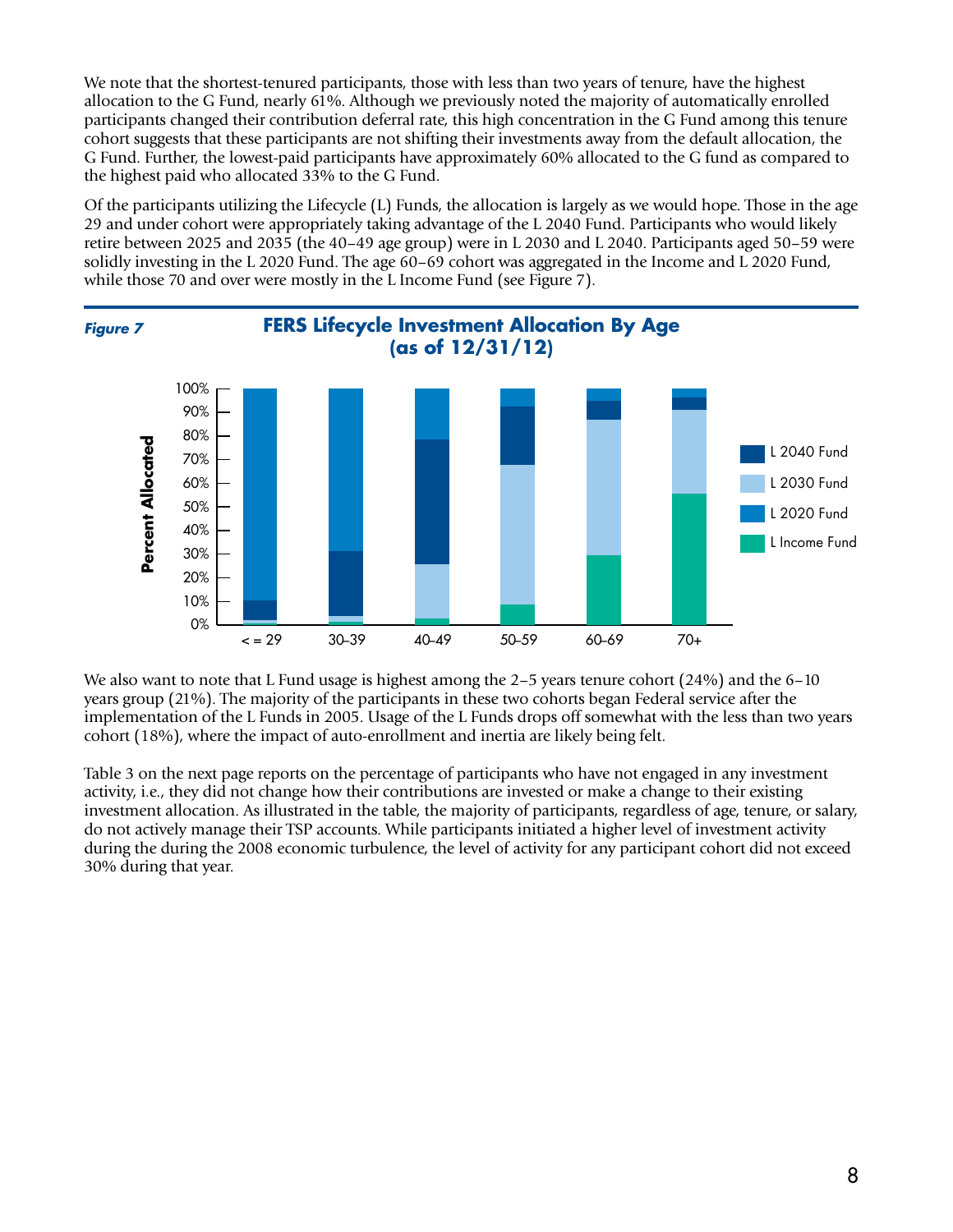|                   |       | Tenure, and Salary Quintile |       |       |       |
|-------------------|-------|-----------------------------|-------|-------|-------|
|                   | 2008  | 2009                        | 2010  | 2011  | 2012  |
| Age               |       |                             |       |       |       |
| $= 29$            | 88.3% | 91.3%                       | 89.2% | 87.2% | 89.0% |
| $30 - 39$         | 84.1% | 88.8%                       | 87.8% | 86.8% | 88.8% |
| $40 - 49$         | 79.1% | 84.5%                       | 84.8% | 84.4% | 86.8% |
| 50-59             | 76.0% | 81.5%                       | 80.8% | 81.1% | 83.9% |
| 60-69             | 74.6% | 80.8%                       | 77.7% | 80.9% | 84.0% |
| $70+$             | 79.7% | 83.4%                       | 82.8% | 84.3% | 86.7% |
| Tenure            |       |                             |       |       |       |
| Less than 2 years | 91.2% | 92.5%                       | 89.9% | 89.8% | 91.5% |
| 2-5 years         | 87.6% | 91.2%                       | 89.3% | 88.6% | 90.6% |
| 6-10 years        | 82.7% | 87.2%                       | 86.0% | 85.7% | 88.3% |
| $11-20$ years     | 76.1% | 82.0%                       | 82.4% | 82.1% | 85.3% |
| $21 + years$      | 70.7% | 77.2%                       | 77.2% | 76.7% | 79.9% |
| Salary Quintile   |       |                             |       |       |       |
| Q1 Lowest Paid    | 89.3% | 92.9%                       | 91.3% | 91.7% | 92.8% |
| Q2 Lower Paid     | 81.5% | 86.6%                       | 86.1% | 85.6% | 88.5% |
| Q3 Mid-Range      | 78.8% | 84.1%                       | 84.3% | 84.1% | 86.8% |
| Q4 Higher Paid    | 75.7% | 82.2%                       | 81.4% | 80.6% | 83.3% |
| Q5 Highest Paid   | 73.1% | 78.2%                       | 77.0% | 76.8% | 79.0% |

**Annual FERS Investment Inactivity by Age,** 

#### Loan and Hardship Withdrawal Usage

The TSP allows two types of loans — general purpose and residential. A general purpose loan has a repayment term of 1 to 5 years while a residential loan has a repayment term of 1 to 15 years. Participants may have only one of each loan type outstanding at the same time. Participants may only borrow their employee contributions and the minimum loan amount is \$1,000.

Loan usage has consistently been highest among the 30–39 and 40–49 age cohorts, with approximately 12% of the participants in each cohort receiving a loan in 2012. All age groups experienced an increase in loan usage in 2012(see Figure 8 on the next page). While most age cohorts had an increase of approximately one percent or less, the cohort under age 29 had its loan usage increase by more than 2%.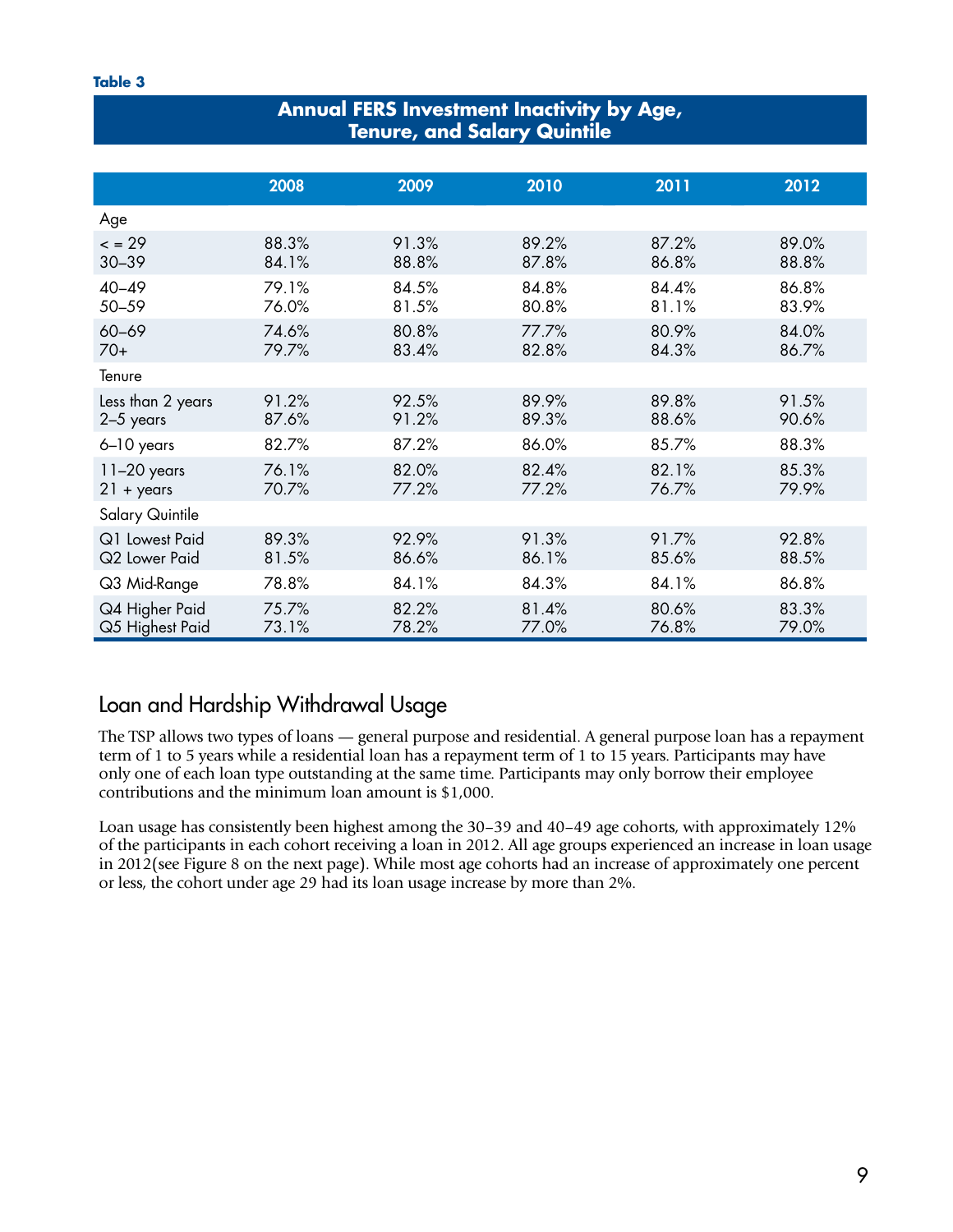

Figure 9 reveals a stair-step pattern of loan usage among the salary quintiles, with loan usage generally declining as salaries increase. However, there is one notable exception as 2nd quintile participants had higher loan usage than the lowest-paid participants from 2008 through 2011. That trend reversed in 2012, when loan usage among the lowest-paid participants increased by more than 2% from the prior year.



Participants may take a hardship withdrawal if they have a financial need as the result of a recurring negative cash flow, medical expenses, a personal casualty loss, or legal expenses associated with a divorce. Participants may only withdraw their employee contributions, and the minimum withdrawal amount is \$1,000. In addition to a 10% early withdrawal penalty tax if the participant is younger than 59 ½, employee contributions are suspended for six months after a hardship withdrawal. As a result of the employee contribution suspension, FERS participants do not receive any Agency Matching Contributions during this period.

Hardship withdrawal usage is consistently highest among the age 40–49 cohort, with more than 4% of participants in this cohort receiving a hardship withdrawal during each year in this reporting period (see Figure 10 on the next page). The three youngest cohorts experienced a slight increase in withdrawal usage in 2012 over the previous year.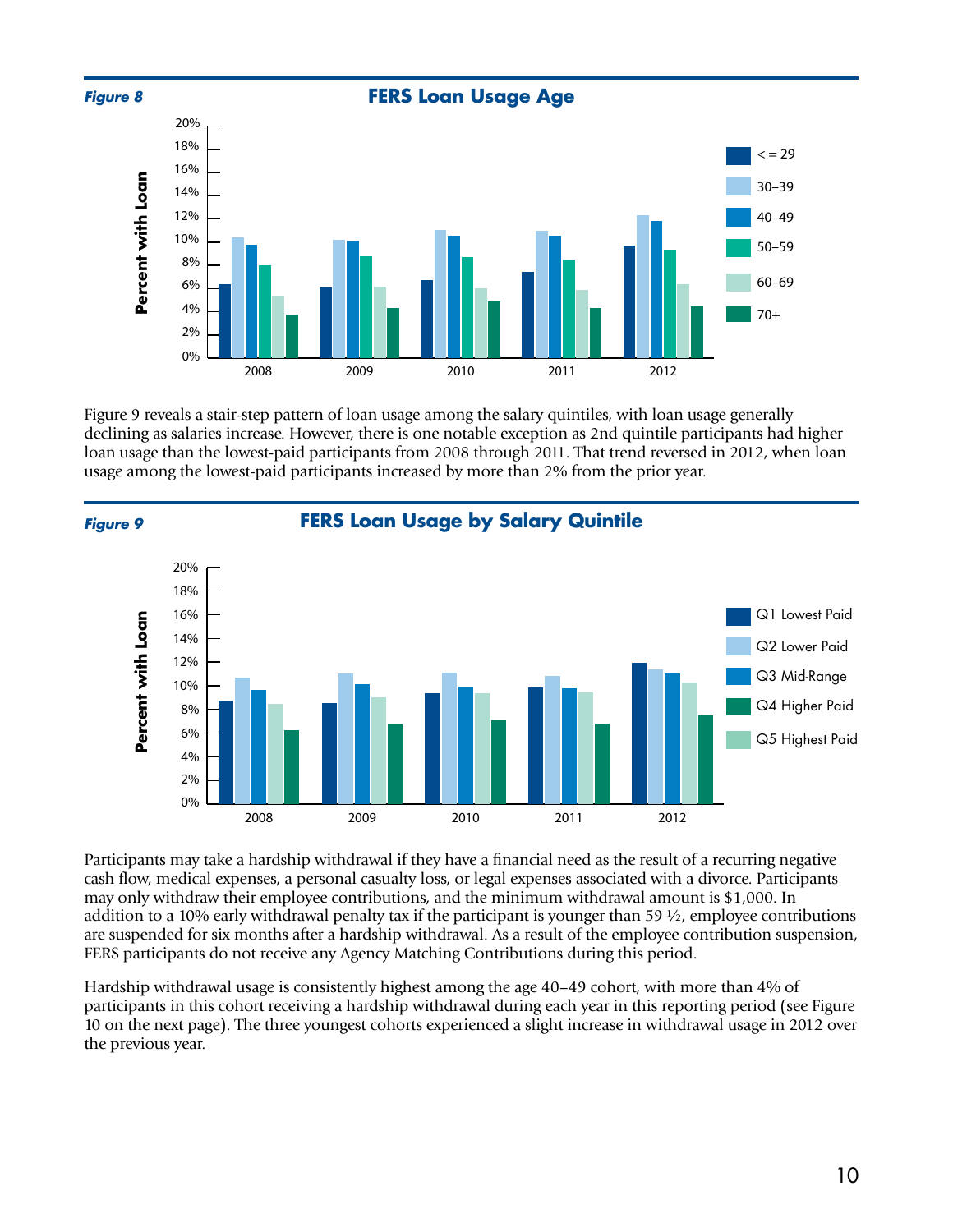

**FERS Hardship Withdrawal Usage by Age**



As with loan usage, there is a similar stair-step pattern of hardship withdrawal usage among the salary quintiles, with usage generally declining as salary levels increase (see Figure 11). Again, the 1st quintile presents an exception to this pattern, as hardship withdrawals were lower than those of the next lowest quintile in each of the years examined. However, hardship withdrawal usage did increase noticeably (almost 1%) within the 1st quintile this salary quintile in 2012.



#### **FERS Hardship Withdrawal Usage by Salary Quintile** *Figure 11*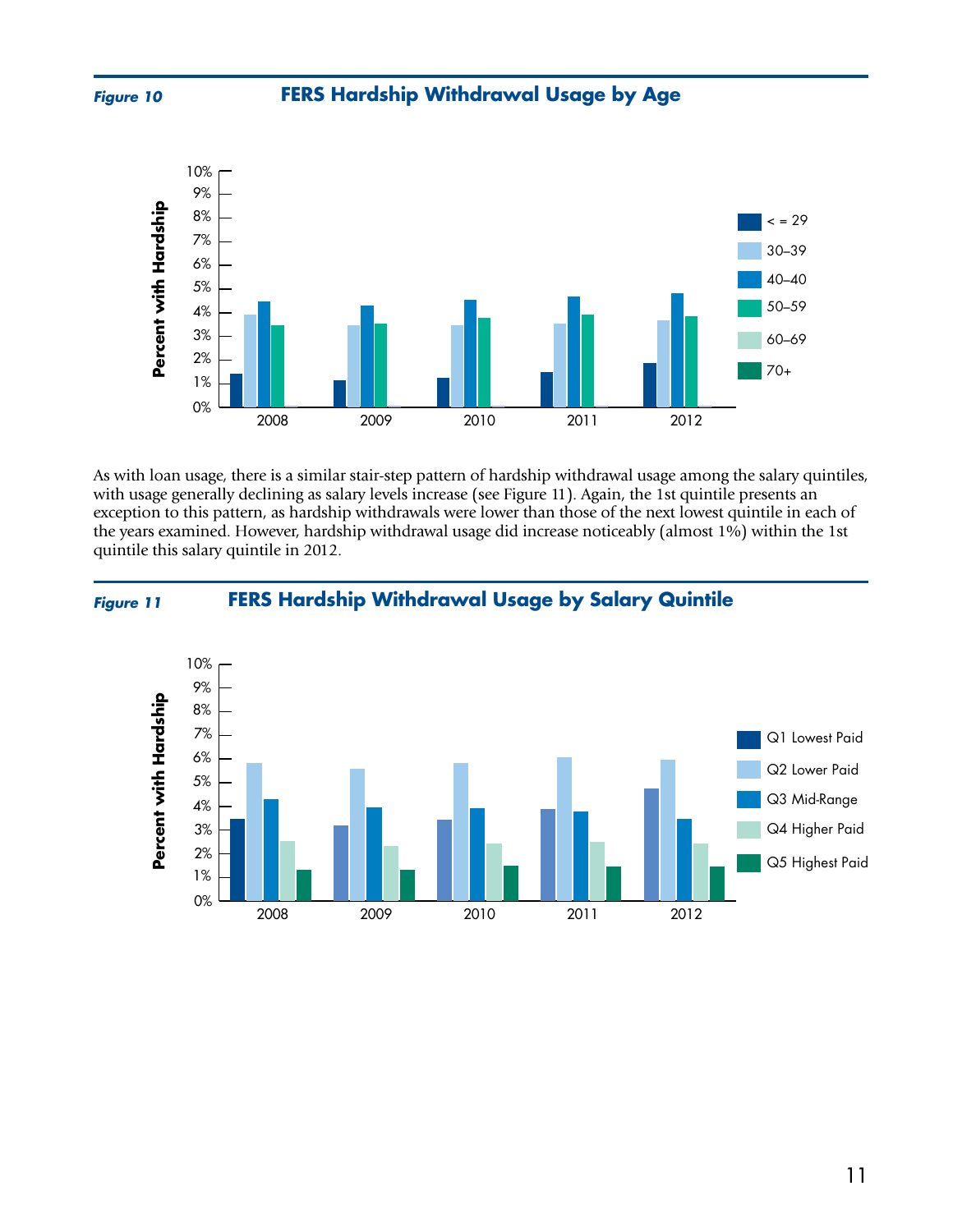### Summary

The analysis reveals an improvement in both the FERS participation and deferral rates. Participation was at a five-year high of 88.6% by the end of 2012, while the contribution deferral rate rose to 8.5%. However, the most notable finding is the impact of automatic enrollment on participant behavior.

Automatic enrollment helped produce a 16% increase in participation among the shortest-tenured participants. Participants with less than two-years of tenure now participate at a rate of 97.9% — the highest rate of participation among all tenure bands. The vast majority of auto-enrolled participants have "engaged" with 68% making deferral changes.

The average overall contribution deferral rate is trending back towards pre-economic downturn levels. Additionally, the deferral rate for participants with less than two years of tenure increased to 5.2%, nearly 1% above the 2008 level. For the first time in five years, the average participant in this tenure cohort is receiving the full matching contribution. While deferral rates continue to aggregate in the 5–6% range, with 31.5% of TSP contributors falling in this range, more than 78% of FERS participants are estimated to be receiving the full match.

Participants aged 29 and under have a disproportionate percentage (48%) of their account balances in the G Fund. However, this group also has the highest utilization of the L Funds. We further note that L Fund usage is highest among the 2–5 years tenure cohort (24%) and the 6–10 years group (21%). The majority of these cohorts were hired after the implementation of the L Funds. Overall, participants are investing in the L Fund in a manner appropriate for their age cohort.

Loan usage increased in 2012 with the youngest age cohort having an increase of 2% over the prior year. However, the highest loan usage is among the 30–39 and 40–49 age cohorts at approximately 12% each. The age 40–49 cohort also had the highest hardship withdrawal usage, with more than 4% of participants in this cohort receiving a hardship withdrawal in each year of this reporting period.